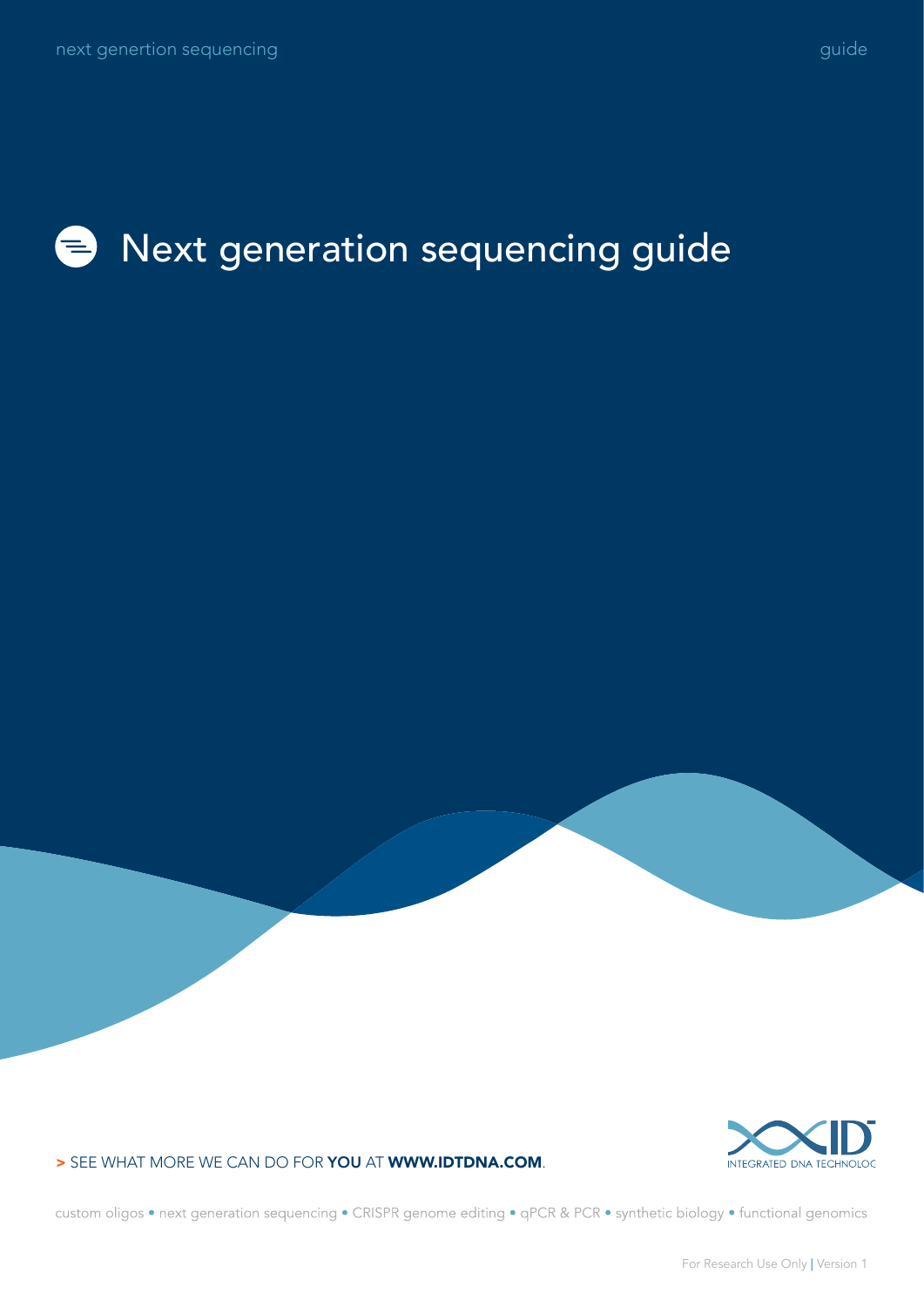## Table of contents

| 1. Intro to next generation sequencing (NGS)    | $\overline{4}$ |
|-------------------------------------------------|----------------|
| 2. Recent history of NGS                        | 4              |
| 3. Steps in sequencing                          | 5              |
| 3.1 Sample preparation                          | 5              |
| 3.1.1 Input mass                                | 5              |
| 3.1.2 Sample type                               | 5              |
| 3.2 Library preparation                         | 5              |
| 3.2.1 RNA                                       | 5              |
| 3.2.2 Fragmentation and end repair              | 6              |
| 3.2.3 Addition of adapters                      | 6              |
| 3.2.4 PCR amplification (optional) and clean up | 6              |
| 3.3. Enrichment                                 | 6              |
| 4. Types of sequencing and their applications   | $\overline{7}$ |
| <b>4.1 DNA</b>                                  | $\overline{7}$ |
| 4.1.1 Whole genome sequencing (WGS)             | $\overline{7}$ |
| 4.1.2 Targeted sequencing                       | $\overline{7}$ |
| 4.1.2.1 Whole exome sequencing (WES)            | 7              |
| 4.1.2.2 Hybridization capture                   | 8              |
| 4.1.2.3 Amplicon sequencing                     | $\,8\,$        |
| 4.1.2.4 Molecular inversion probes (MIPs)       | 9              |
| 4.2. RNA                                        | 9              |
| 4.2.1. Whole transcriptome sequencing (WTS)     | 9              |
| 4.2.2. Targeted gene expression with RNA-seq    | 9              |
| 4.2.2.1 Ribosomal RNA depletion                 | 9              |
| 4.3 Epigenomics                                 | 10             |
| 4.3.1. ChIP-Seq                                 | 10             |
| 4.3.2. Methyl-Seq                               | 10             |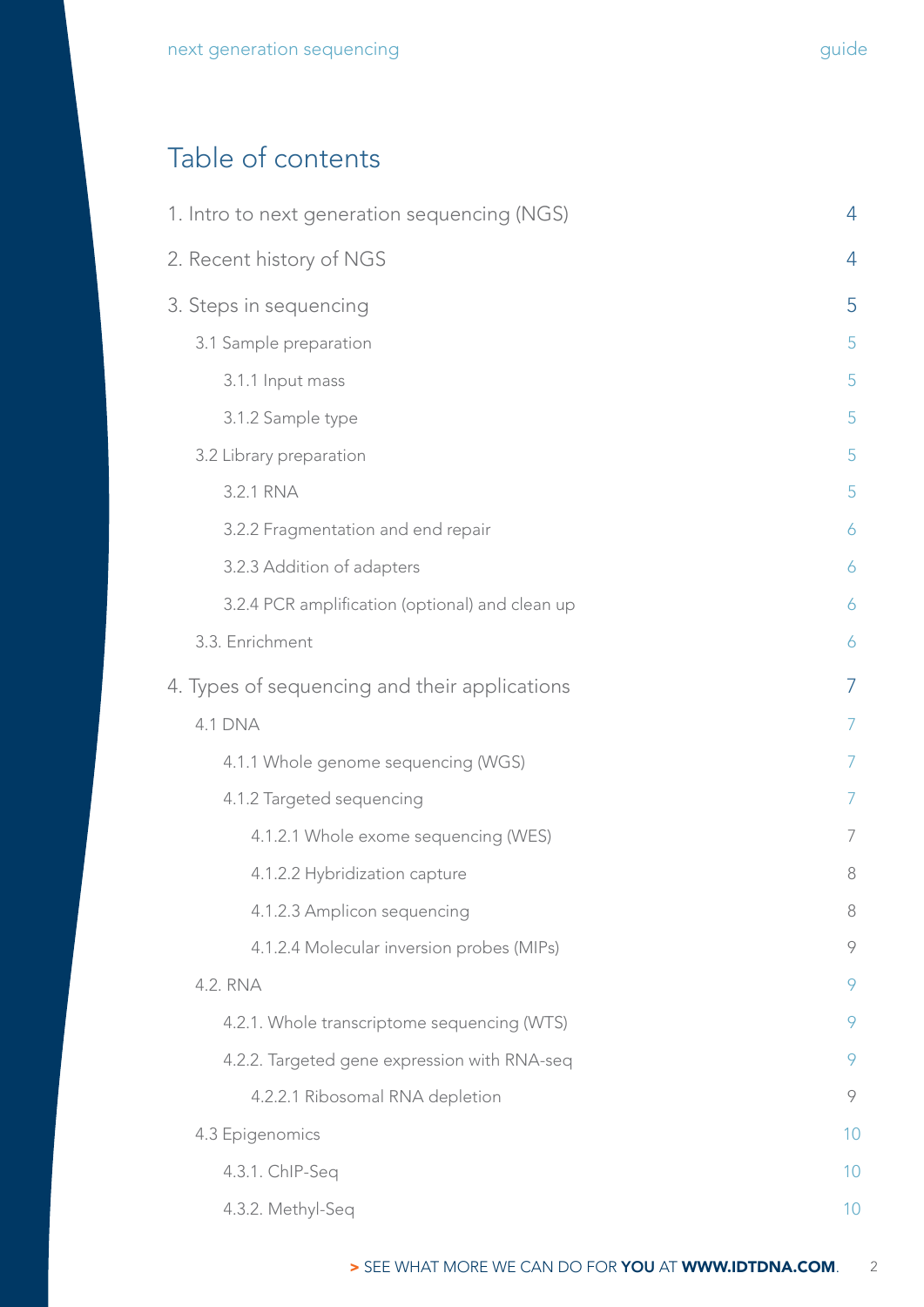| 5. Analysis                                                 | 10 |
|-------------------------------------------------------------|----|
| 6. Follow-up experiments                                    | 10 |
| 7. Future directions of NGS: New platforms and applications | 11 |
| 8. References                                               |    |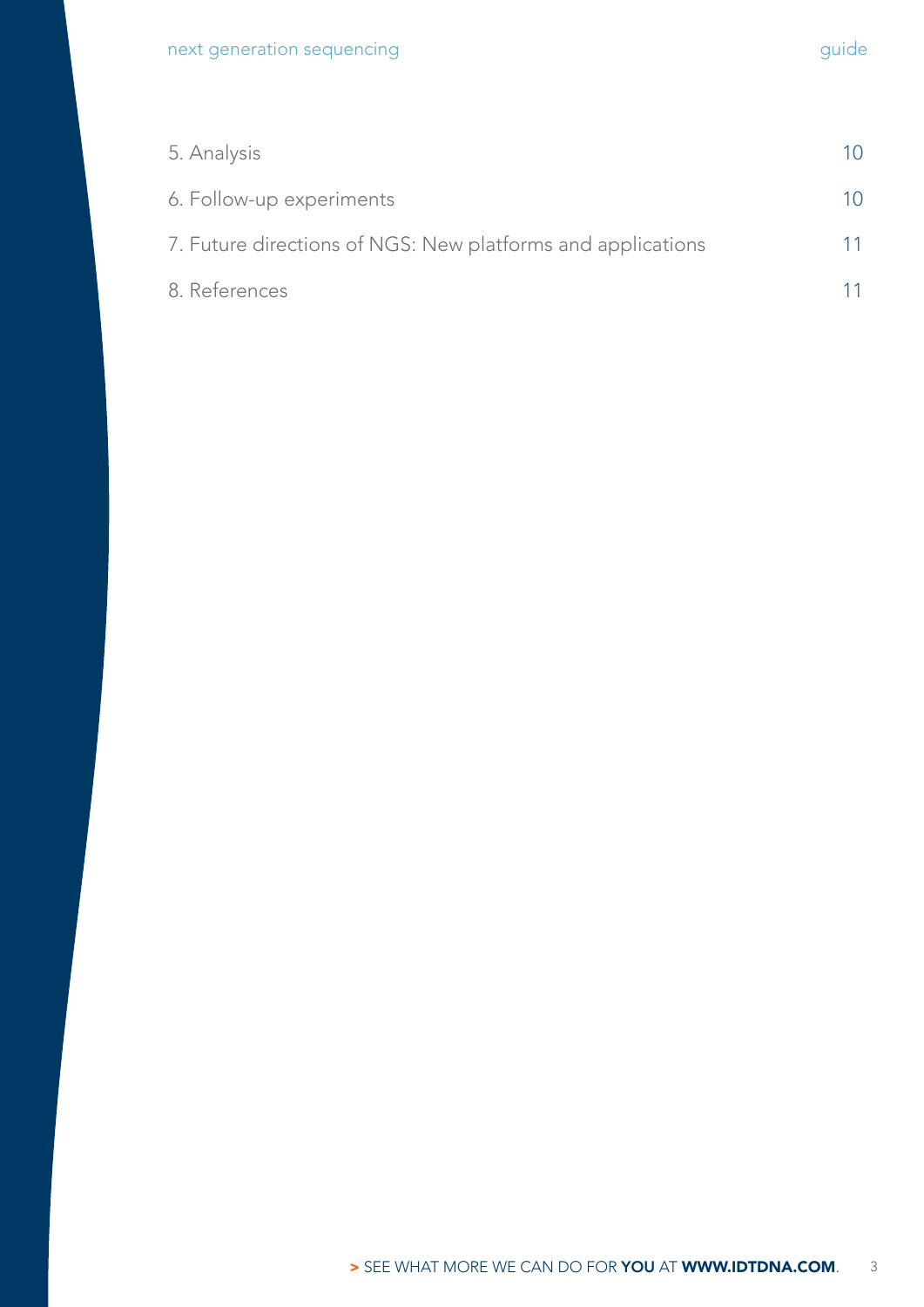## <span id="page-3-0"></span>1. Intro to next generation sequencing (NGS)

NGS, or high-throughput sequencing, enables sequence profiling of everything from genomes and transcriptomes to DNA-protein interactions. These technologies are an integral part of genetic research and discovery. The ability to generate large amounts of sequence data in a relatively short amount of time enables a wide range of genetic analysis applications and accelerates advances in research, clinical, and applied markets.

# 2. Recent history of NGS

What started with the first generation of sequencing, Sanger sequencing, exploded into a genomics revolution. After the completion of the Human Genome Project, the next generation of sequencing gave rise to several major methods of sequencing.

The 454 Sequencing® method (Roche) was introduced in 2005 and uses pyrosequencing based on sequencing by synthesis. First, the strand to be sequenced is replicated. As the DNA incorporates each nucleic acid, a pyrophosphate is released, giving off light that is detected and used to identify the nucleic acid added. Roche 454 technology produces sequences with the longest read length.

Supported Oligo Ligation Detection (SOLiD™) sequencing offered by Thermo Fisher Scientific was introduced in 2006. This method uses sequencing by ligation followed by emulsion PCR template preparation. The oligo probes used during ligation are fluorescently tagged. When a sequence match occurs, the resulting fluorescence indicates sequence information. SOLiD sequencing has the lowest false positive rate among whole genome sequencing platforms [[1](#page-10-1)].

Another type of sequencing also introduced in 2006 is now offered by Illumina. The first Solexa sequencer was called the Genome Analyzer and used the sequencing-by-synthesis method. Fluorescently tagged bases emit a signal as they are added to a nucleic acid chain during synthesis. Illumina sequencing provided the highest throughput, largest data output, and lowest reagent costs because it could sequence 1 gigabase of data in a single run.

In 2010, ion semiconductor sequencing was released, developed by Ion Torrent Systems Inc. This technology uses an ion sensor to measure the release of hydrogen ions as nucleotides are incorporated during synthesis. The low-cost equipment is compact, and sequencing can be performed quickly.

In 2011, Pacific Biosciences (PacBio) released Single Molecule, Real-Time (SMRT™) sequencing. SMRT sequencing uses zero-mode waveguides to isolate single molecules of DNA. Like Illumina sequencing, fluorescent labeling is used to read the sequence during synthesis. While these methods are no longer being used, they paved the way for next generation sequencing methods that we use today. The SMRT sequencing was the basis for PacBio's development of long-read (more than 300 bases) sequencing and measuring DNA modifications.

One of the newest sequencing methods is nanopore sequencing by Oxford Nanopore. Nanopore sequencing uses electric current to identify sequences. Use of a nanopore allows much longer reads to be sequenced. As each nucleic acid passes through the nanopore, its electric charge is detected and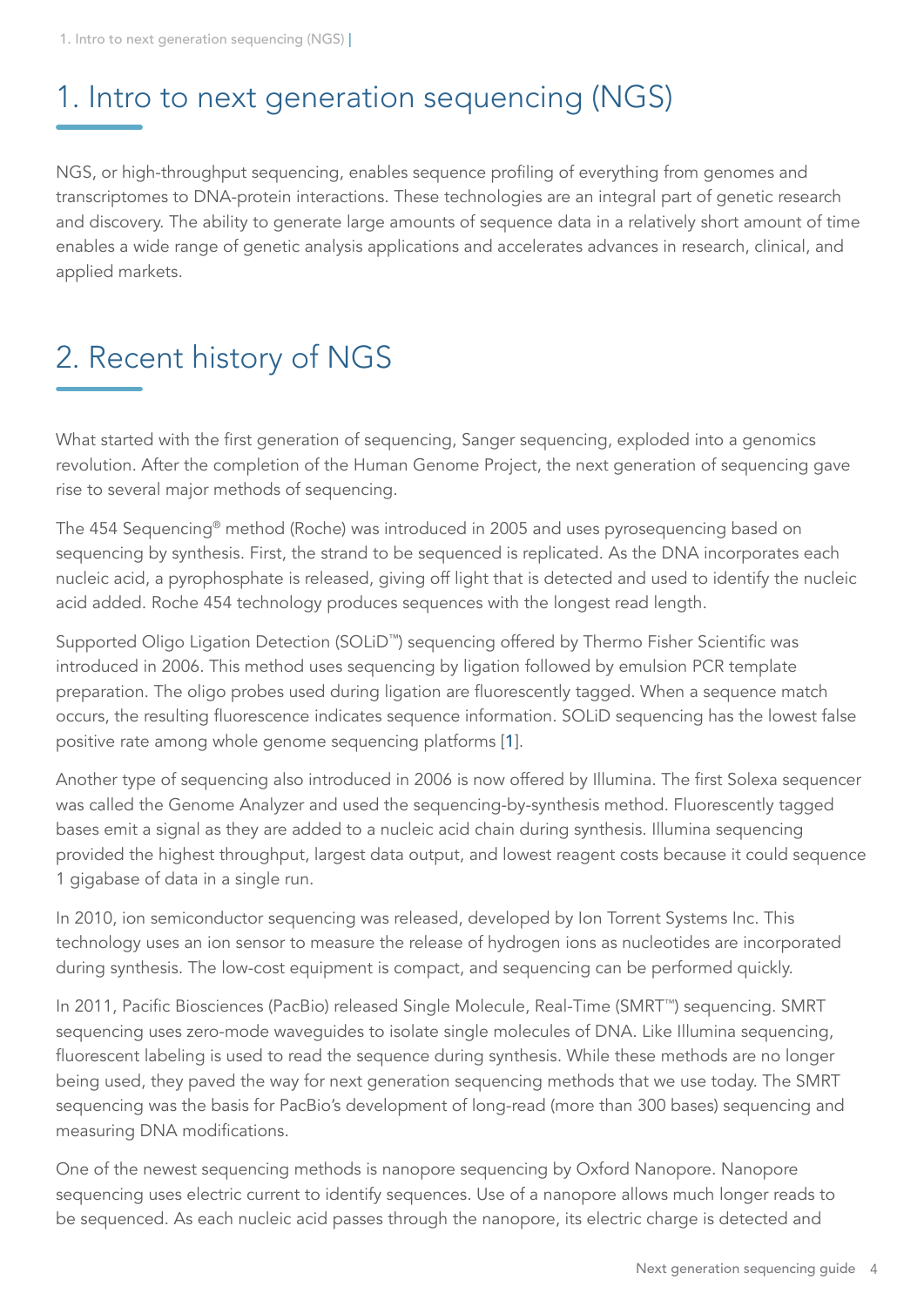<span id="page-4-0"></span>recorded to determine the sequence. There are several methods of nanopore sequencing, both biological and solid state, including a version which incorporates fluorescence.

The major advantages of all these methods is the ability to sequence in parallel. Sequencing multiple reads simultaneously dramatically reduced time and cost associated with sequencing and increased the coverage quality and data output. Of these platforms, the Illumina sequencing platform is the most widely used, so the rest of this guide will focus on Illumina methods.

## 3. Steps in sequencing

The steps in sequencing can vary greatly depending on the type of sequencing performed. The following section describes steps used for short-read sequencing on Illumina instruments, as they are more applicable to a wider variety of sequencing applications.

### 3.1 Sample preparation

#### 3.1.1 Input mass

The amount of sample you have is an important factor in determining the types of sequencing available to you. Processing steps designed to increase the sample amount, like PCR amplification, can introduce biases. Other processing steps like purification and converting to cDNA can reduce your sample amount, limiting your sequencing choices.

#### 3.1.2 Sample type

The quality of your samples can impact your sequencing results. Samples derived from cell lines typically produce more robust sequencing outcomes. Formalin-fixed, paraffin-embedded (FFPE) tissue typically is lower quality and requires extra steps to extract the sample DNA or RNA before library preparation. FFPE quality can vary dramatically, and the extracted sample is often damaged. Sample extraction includes paraffin removal, heat exposure to remove the crosslinking, and either column- or magnetic bead-based purification, followed by quality control to ensure the library preparation success. Many researchers overcome the difficulties of working with degraded samples by starting with more sample for library preparation.

### 3.2 Library preparation

Before DNA or RNA samples can be sequenced, they must be fragmented, end repaired, and collected into adapter-ligated libraries. Library preparation protocols can influence the results generated by your NGS experiment. The major steps of library preparation are summarized below:

#### 3.2.1 RNA

RNA is single-stranded and less stable than double-stranded DNA. To protect the fidelity of the RNA, it is usually converted to cDNA before forming libraries. cDNA is complementary DNA, a copy of the RNA. Recently, nanopore sequencing has enabled sequencing RNA directly, without conversion to cDNA, but this method can only be run on a few samples at a time, so it is not feasible for high-throughput applications.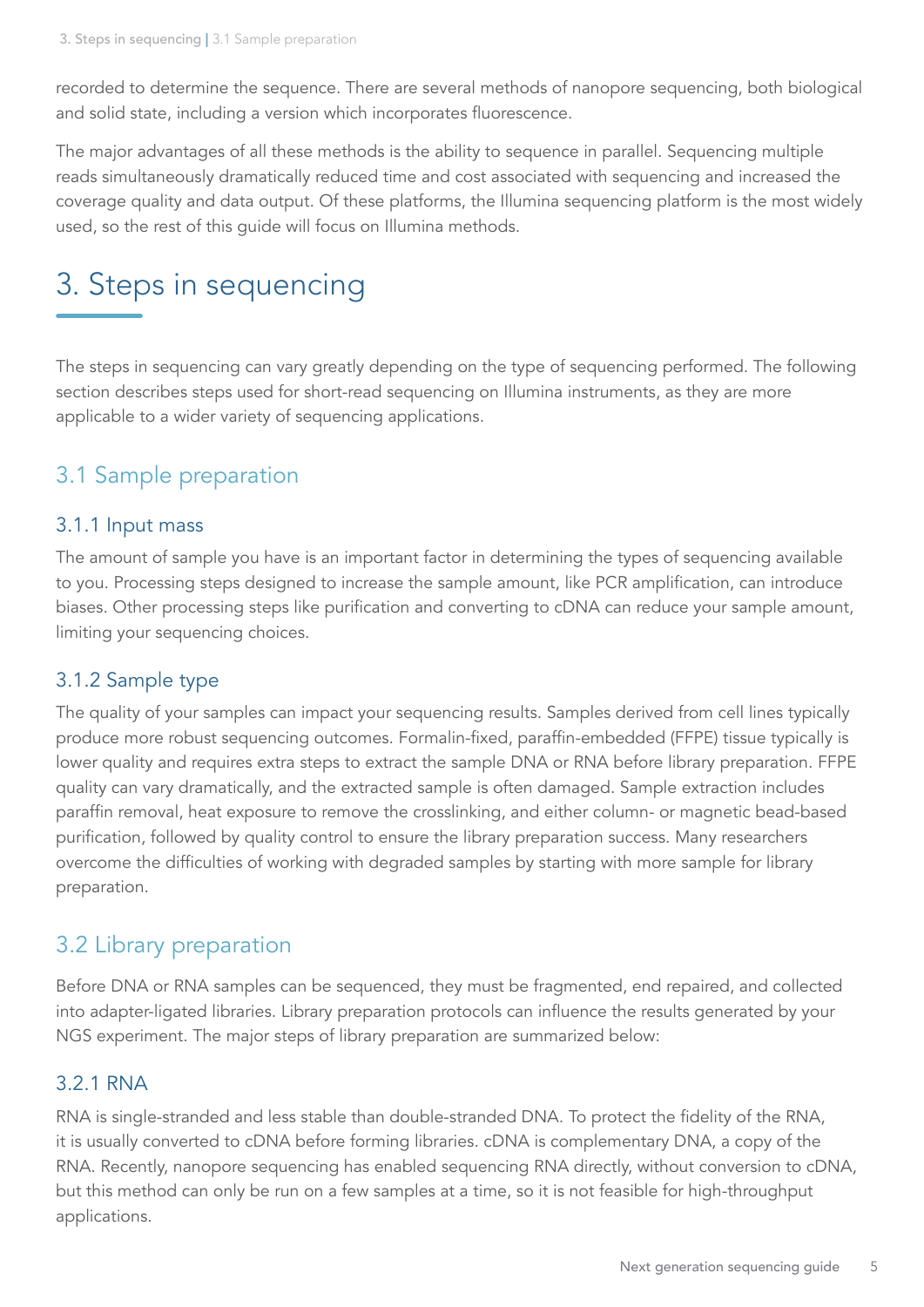#### <span id="page-5-0"></span>3.2.2 Fragmentation and end repair

Short-read sequencing technologies like those from Illumina, cannot readily analyze very long DNA strands, so samples are fragmented into uniform pieces to make them amenable to sequencing. Samples are normally fragmented using enzymatic or mechanical methods, such as ultrasonication (Covaris). After fragmentation, the DNA fragments are end repaired or end polished. Generally, a single adenine base is added to form an overhang via an A-tailing reaction. This A overhang allows adapters containing a single thymine overhanging base to base pair with the DNA fragments.

#### 3.2.3 Addition of adapters

A ligase enzyme covalently links the adapter and insert DNA fragments, making a complete library molecule. These adapters serve multiple functions. They contain P5 and P7 sites which enables attachment of the library molecule to the flow cell and binding sites for sequencing primers. They contain at least one barcode, also called an index, to identify samples and permit multiplexing ([Figure 1](#page-5-1)). Read more about [adapters for next generation sequencing](https://www.idtdna.com/pages/products/next-generation-sequencing/adapters).

<span id="page-5-1"></span>

Figure 1. Next generation sequencing adapter designs.

#### 3.2.4 PCR amplification (optional) and clean up

Whether or not you amplify your libraries depends on the adapter type and DNA input used. At the end of library prep, whether or not you amplify with PCR, remaining oligonucleotides and small fragments must be removed. PCR clean-up can be performed using magnetic beads or a spin column.

### 3.3. Enrichment

Enrichment is a type of selection used for targeted sequencing. If you are preparing your samples for targeted sequencing, they must be enriched before the sequencing step. Some targeted sequencing methods enrich by selecting sequences using hybrid capture. Alternatively, amplicon library preparation methods enrich by amplifying specific sequences to create libraries using one workflow. Enrichment methods are discussed in more detail in [Section 4.1.2 Targeted sequencing](#page-6-1).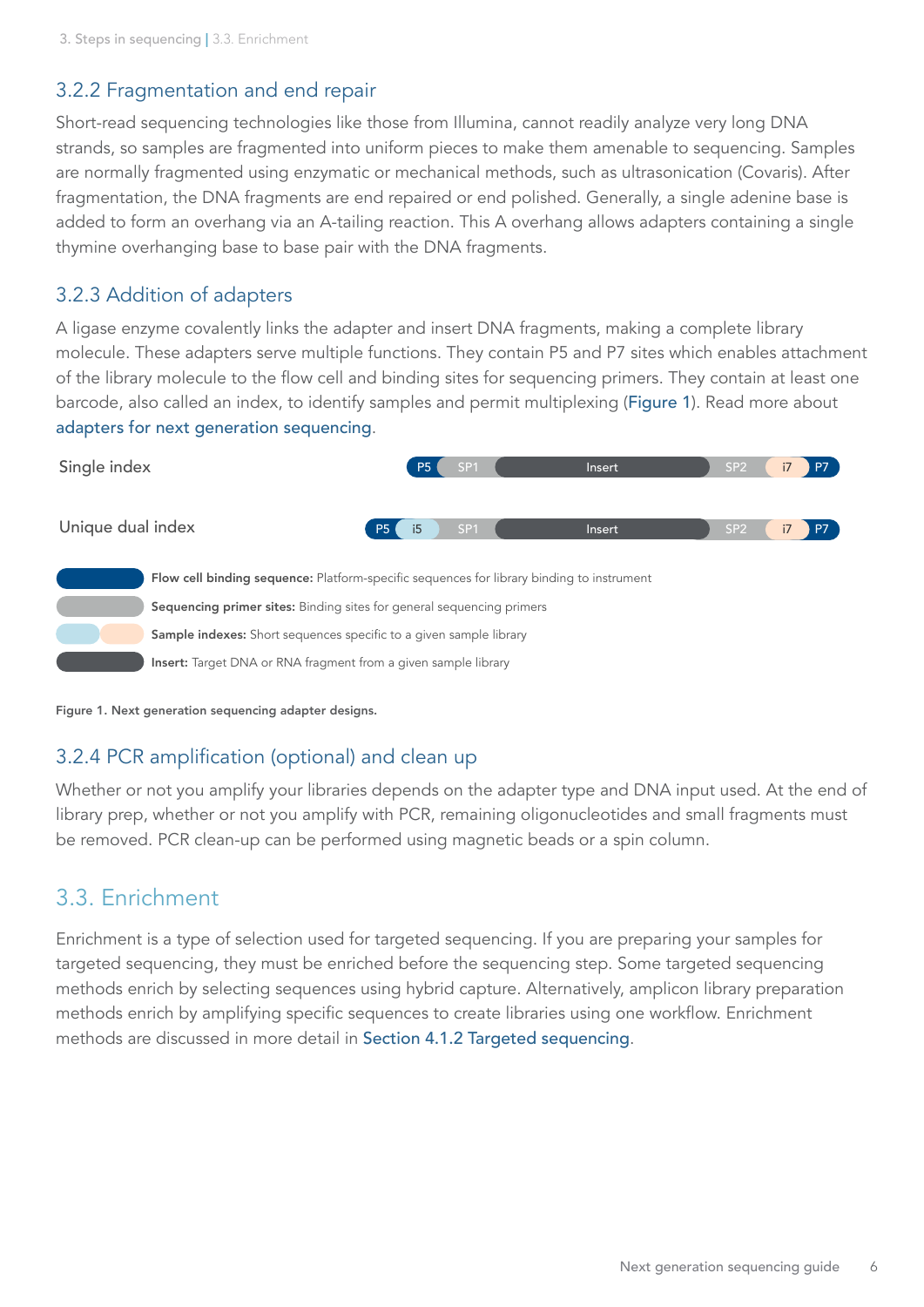# <span id="page-6-0"></span>4. Types of sequencing and their applications

### 4.1 DNA

### 4.1.1 Whole genome sequencing (WGS)

Whole genome sequencing is used to initially determine the genome sequence of an organism. Additionally, WGS can be used to determine variant (mutation) frequencies within populations of organisms and to associate genetic variants with disease through genome-wide association studies (GWAS). A GWAS performs WGS on two populations and compares trait differences with genetic differences to associate identified traits with identified variants. WGS was first used for clinical diagnostics in 2009, but time and costs have limited its use in this area [[1](#page-10-1),[2](#page-10-2)]. As the price of WGS decreases, it is becoming more common as a diagnostic tool. Having achieved the "\$1000 genome" [[4](#page-10-3)], multiple companies are pushing towards the next goal of the "\$100 genome" [[5](#page-10-4),[6](#page-10-5)].

#### <span id="page-6-1"></span>4.1.2 Targeted sequencing

Targeted NGS allows users to sequence specific areas of the genome for in-depth analyses in a more rapid, cost-effective way than whole genome sequencing ([Figure 1](#page-5-1)). Targeted sequencing detects known and novel variants within your region of interest. This method generally produces a smaller amount of data than WGS, making analysis more manageable.

There are several methods of targeted sequencing, each appropriate for specific applications. The most popular methods are hybridization capture, amplicon sequencing, and molecular inversion probes (MIPs). For a more in-depth comparison of hybridization capture and amplicon sequencing, see our [Targeted](https://sfvideo.blob.core.windows.net/sitefinity/docs/default-source/application-guide/idt-targeted-sequencing-guide.pdf?sfvrsn=ae151807_4)  [sequencing guide](https://sfvideo.blob.core.windows.net/sitefinity/docs/default-source/application-guide/idt-targeted-sequencing-guide.pdf?sfvrsn=ae151807_4).

#### 4.1.2.1 Whole exome sequencing (WES)

Whole exome sequencing identifies all the protein-coding genes in the genome. Focusing on proteincoding exons (and excluding other regions of the genome) can lower the cost and time of sequencing, as exons make up only 1% of the genome. Variants in protein-coding exons are responsible for many diseases, so this level of sequencing is often sufficient for diagnostic applications. WES is a more practical method for mapping variants that are rare in the population to elucidate complex disorders [[7](#page-10-6)]. It is also a feasible option for discovery science [[8](#page-10-7)]. WES is particularly useful in oncology research and is currently used for cancer diagnostics [[9](#page-10-8)]. Information gained from WES can provide insight into prognoses and personalized treatment options [[10](#page-10-9)]. WES is most often carried out with hybridization probes rather than amplicons.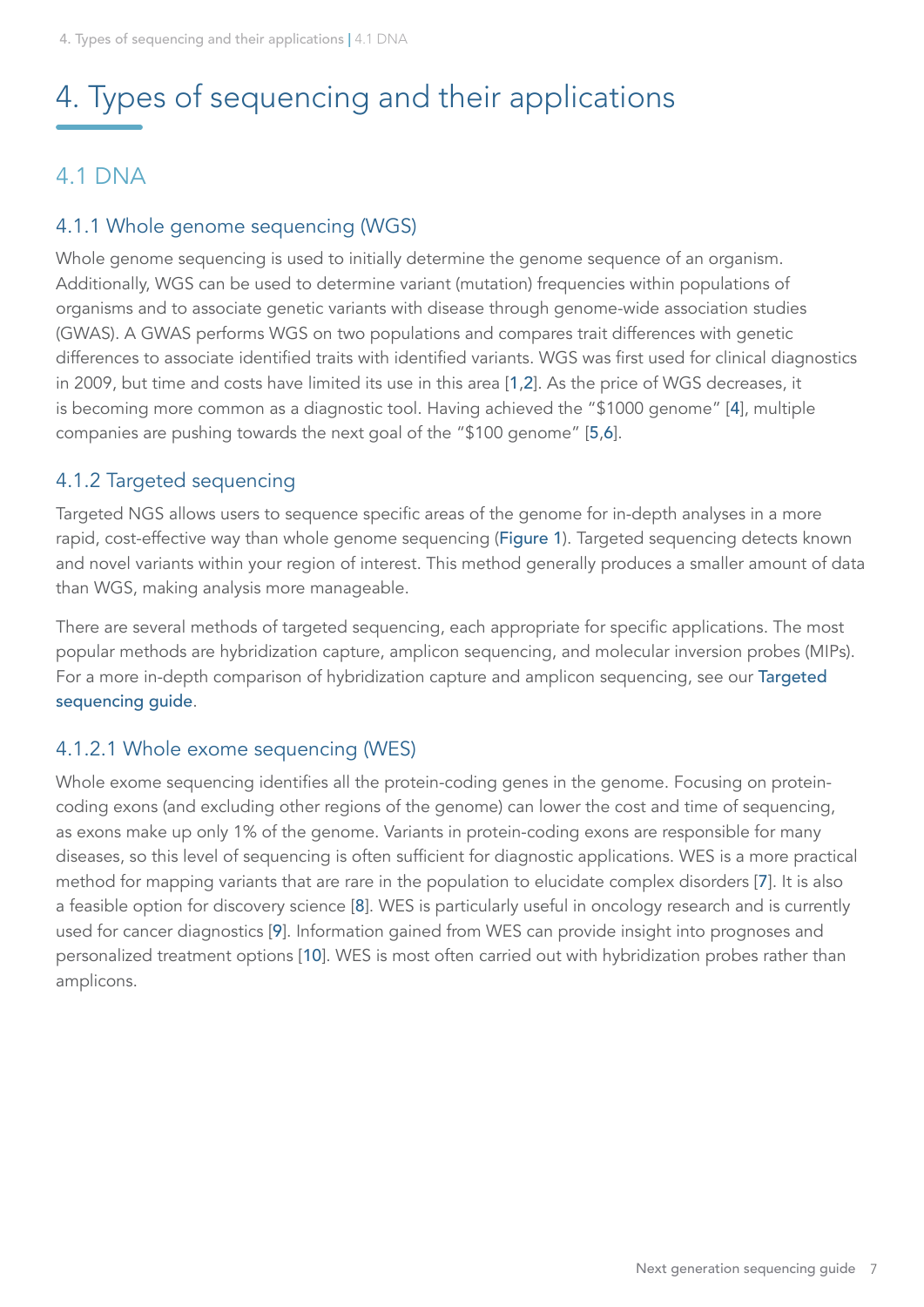### <span id="page-7-0"></span>4.1.2.2 Hybridization capture

Prior to hybridization capture, samples are converted into sequencing libraries. Regions of interest in this library are then captured using long oligonucleotide biotinylated baits ([Figure 2](#page-7-1)). Because the DNA was random sheared during library preparation, captured fragments are overlapping and unique. Baits can be tiled, overlapped, and positioned to overcome challenges of repetitive sequences, etc. With advanced design, capture can be made very uniform. Hybridization capture is often used for targeted exome sequencing. Other applications include genotyping, rare variant detection, and oncology diagnostics [[11](#page-10-10)].

<span id="page-7-1"></span>



#### 4.1.2.3 Amplicon sequencing

Amplicon sequencing is a highly targeted approach that enables you to analyze genetic variation in specific genomic regions. This method uses PCR to amplify DNA to make amplicons. The amplicons are indexed and sequenced ([Figure 3](#page-7-2)). Amplicon sequencing is typically used for disease-associated variant detection and diagnostics [[12](#page-10-11)]. It can also be used for genotyping by sequencing and to confirm CRISPR genome edits. Read more about how you can [evaluate CRISPR-Cas9 edits quickly and accurately with](https://go.idtdna.com/rhAmpSeqCRISPR.html)  [rhAmpSeq targeted sequencing](https://go.idtdna.com/rhAmpSeqCRISPR.html).

<span id="page-7-2"></span>

Figure 3. Amplicon sequencing workflow.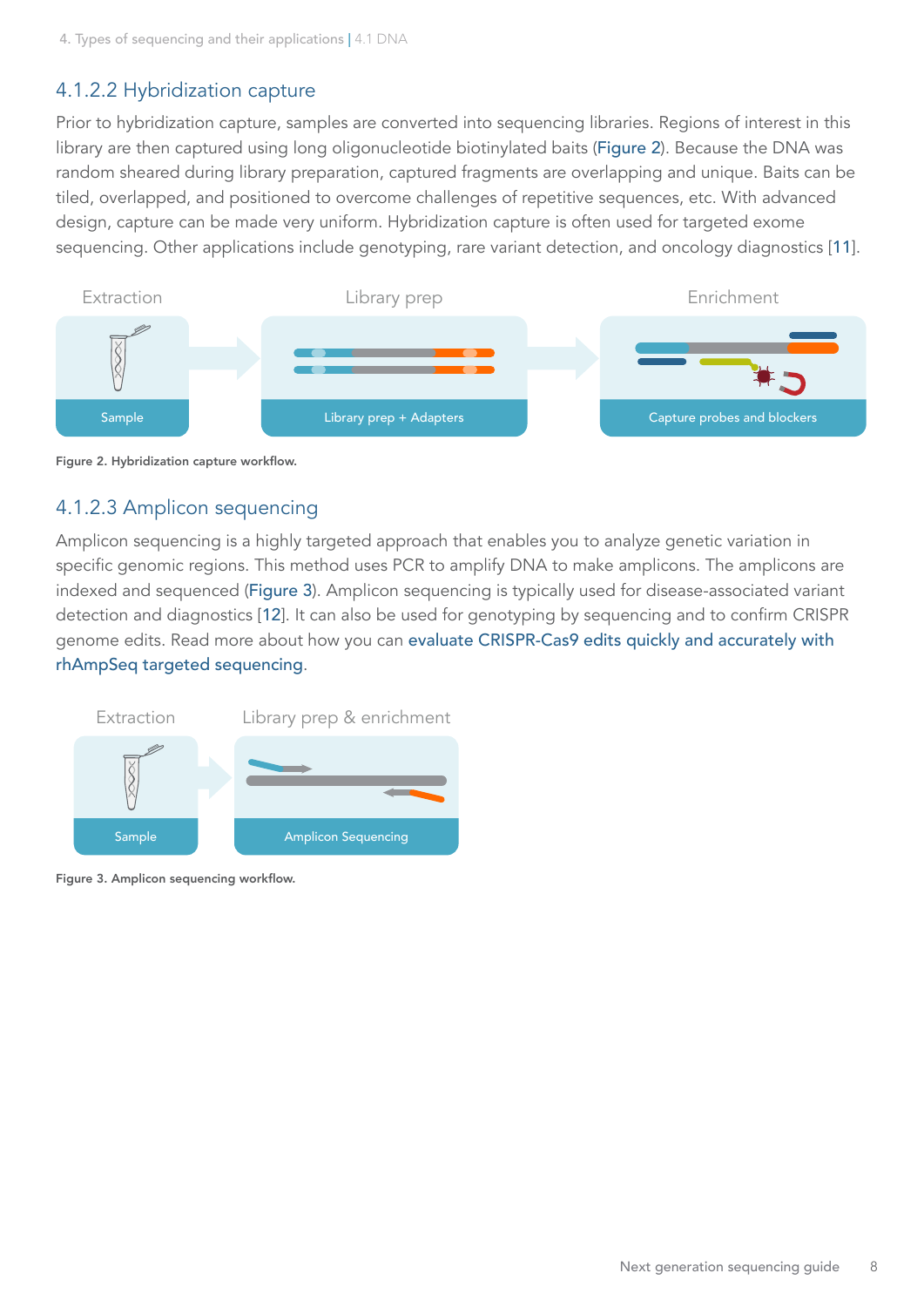#### <span id="page-8-0"></span>4.1.2.4 Molecular inversion probes (MIPs)

Molecular inversion probes are another common target enrichment method. Target-specific sequences are ligated to both ends of a universal sequence to make the MIP. The MIP hybridizes to the region of interest before a gap-filling reaction and a second ligation closes the circles. A restriction enzyme in the MIP may be used to create a linear molecule. The target sequences are amplified before sequencing ([Figure 4\)](#page-8-1). MIPs are particularly useful for large-scale genotyping.

<span id="page-8-1"></span>

Figure 4. Molecular inversion probe workflow.

### 4.2. RNA

#### 4.2.1. Whole transcriptome sequencing (WTS)

Since RNA expression level can vary based on cell type and disease state, understanding the transcriptome can provide valuable insight. Sequencing the whole transcriptome provides the most comprehensive data because it contains information regarding both coding and noncoding RNA and both known and novel variants. A variation of WTS, or RNA-seq, is stranded RNA-seq, which retains information about the strand of origin of transcripts. This makes it possible to identify novel transcripts, including antisense RNAs. RNA-seq is often used for discovery science. Typically, RNA-seq is used to evaluate messenger RNA (mRNA) expression levels and can also be used to evaluate changes in gene expression over time, gene fusions, single nucleotide polymorphisms (SNPs), alternative splicing, and RNA modifications.

#### 4.2.2. Targeted gene expression with RNA-seq

Like DNA, RNA can be targeted for sequencing using hybridization capture or amplicon sequencing technologies. Specific populations of RNA can be targeted. Most often, coding transcripts are targeted, but other populations of RNA such as tRNA (transfer RNA), miRNA (microRNA) or small RNA may be enriched.

#### 4.2.2.1 Ribosomal RNA depletion

Ribosomal RNA (rRNA) makes up 80–95% of the cell's RNA; however, since its expression is constant, it is rarely of interest. Therefore, it can be advantageous to avoid sequencing these molecules and focus your sequencing on more useful data. rRNA may be removed from samples by 1 of 2 methods: (1) Biotinylated probes can be used to bind the rRNA and thus remove it from the RNA sample, (2) DNA probes that bind the rRNA can be used in conjunction with RNase H to degrade the rRNA from the sample before library prep.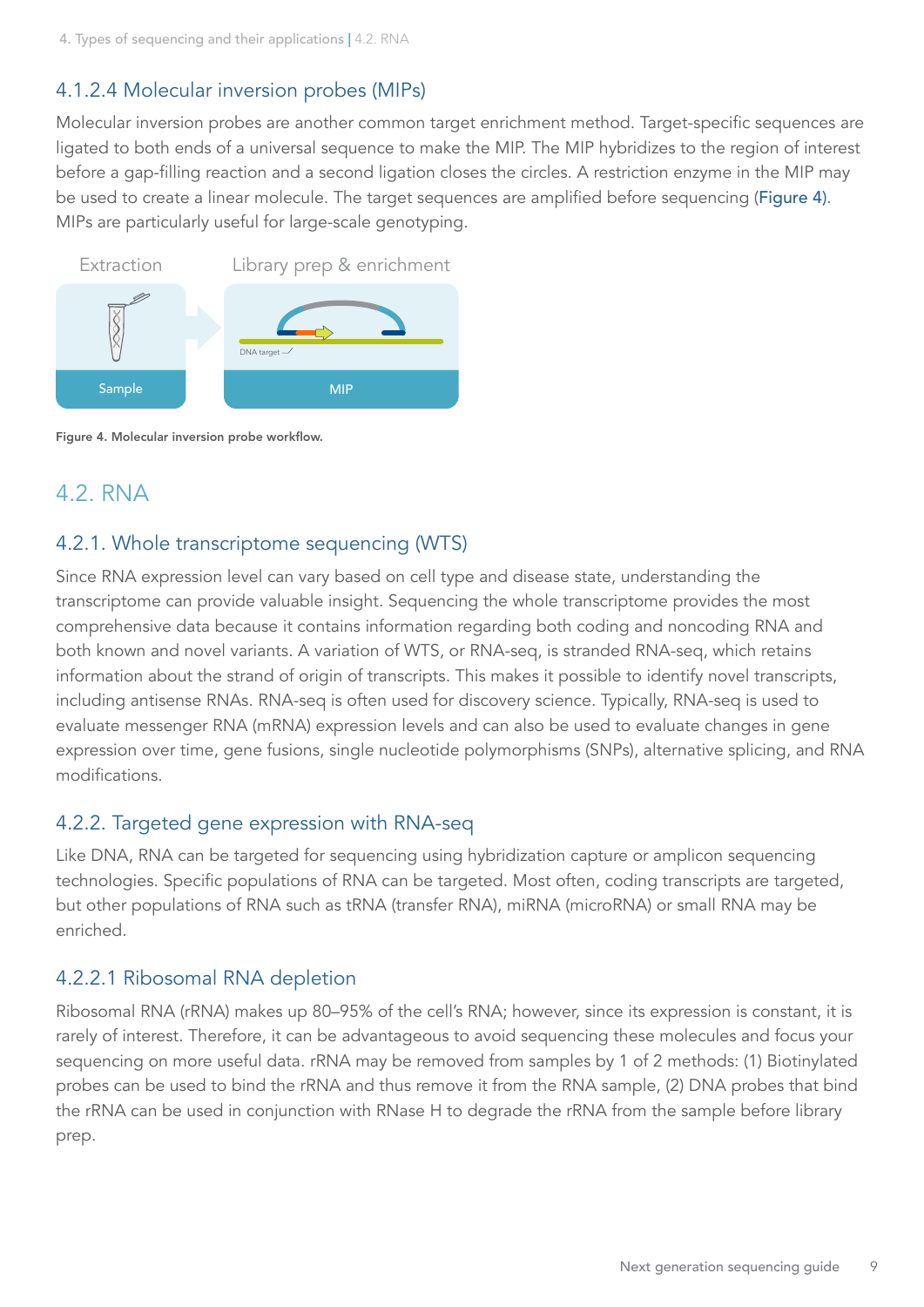### <span id="page-9-0"></span>4.3 Epigenomics

#### 4.3.1. ChIP-Seq

Chromatin immunoprecipitation (ChIP) is used to evaluate protein interactions with DNA. Protein can regulate DNA, impacting its expression. This type of regulation can be influenced by the environment and can change over time. ChIP identifies sites in the DNA sequence where protein is bound. An antibody is used to bind the protein of interest, which allows immunoprecipitation of the DNA bound to the protein. When this type of identification is done using an array, it is called ChIP-chip. Evaluating protein interactions of the whole genome by sequencing is called ChIP-Seq. ChIP-Seq experiments usually focus on transcription factors, histones, and histone modifications so they can reveal information about gene regulation, cell proliferation, and disease progression.

#### 4.3.2. Methyl-Seq

Methylation, another method by which DNA is regulated, is also influenced by the environment and can change over time. Methyl groups are added to the DNA sequence and can repress DNA expression. Methyl-Seq, also known as bisulfite sequencing, treats the DNA with bisulfite before sequencing to provide information about the methylation status of the DNA sequence. This information is primarily used to evaluate gene-environment interactions.

## 5. Analysis

There are several steps in the data analysis process. Generally, reads first go through quality control. They may need to be demultiplexed or have adapter information removed. Next, the reads are aligned to a reference genome, transcriptome, or epigenome. If a reference genome is not available, as may be the case for less studied organisms, the sample genome may need to be assembled from the experimental reads. Finally, the sequencing data can be evaluated for variants, repeats, and other significant characteristics.

## 6. Follow-up experiments

Interpreting data gleaned from sequencing can be the end goal. Sequencing information is increasingly being used for clinical diagnostics and can help physicians choose personalized treatment options for their patients. Going further, evaluating how patients with specific genetic sequences respond to personalized treatment can help optimize their treatment.

In the basic science lab, sequencing information can be used to understand gene function. Genes with abnormalities can be knocked out or knocked in to cells or model organisms. Scientists are working on manipulating genes in humans for personalized genomic solutions.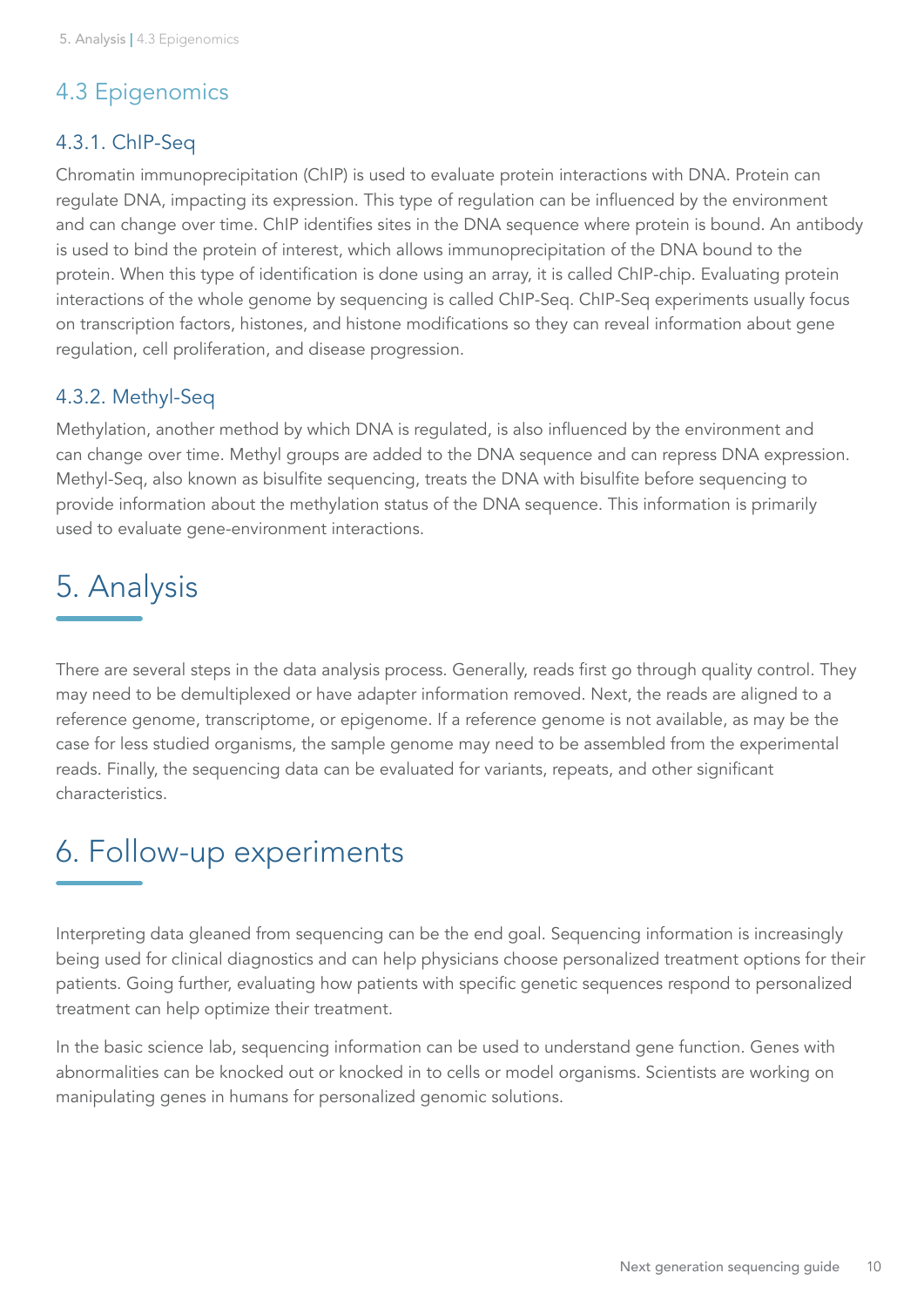## <span id="page-10-0"></span>7. Future directions of NGS: New platforms and

### applications

Methods to sequence single-cell DNA or RNA and single molecules are rapidly evolving. One of the limitations of NGS is the length of reads. Reads sequenced on the Illumina platform typically cannot exceed a few hundred base pairs. Therefore, analysis includes assembling reads and aligning them to a reference genome. Other sequencing methods like PacBio and nanopore technologies are able to sequence long reads, so the additional steps of aligning and assembling can be optional. However, these methods often require more sample input and result in lower read quality. Both short- and long-read platforms can work in conjunction to provide researchers the most flexibility and best options to increase their discovery power.

## 8. References

- <span id="page-10-1"></span>1. Rieber N, Zapatka M, et al. (2013) [Coverage bias and sensitivity of variant calling for four whole-genome](https://doi.org/10.1371/journal.pone.0066621)  [sequencing technologies](https://doi.org/10.1371/journal.pone.0066621). PLoS One 8(6):e66621.
- <span id="page-10-2"></span>2. Welch JS, Westervelt P, et al. (2011) [Use of whole-genome sequencing to diagnose a cryptic fusion oncogene](https://doi.org/10.1001/jama.2011.497). Jama 305(15):1577–1584.
- 3. Lunshof JE, Bobe J, et al. (2010) [Personal genomes in progress: from the human genome project to the](https://www.ncbi.nlm.nih.gov/pubmed/20373666)  [personal genome project](https://www.ncbi.nlm.nih.gov/pubmed/20373666). Dialogues Clin Neurosci 12(1):47–60.
- <span id="page-10-3"></span>4. Hayden EC (2014) [Technology: The \\$1,000 genome](https://doi.org/10.1038/507294a). Nature 507(7492):294–295.
- <span id="page-10-4"></span>5. Herper M (2017) Illumina promises to sequence human genome for \$100—but not quite yet. Forbes [www. forbes.com/sites/matthewherper/2017/01/09/illumina-promises-to-sequence-human-genome-for-100](https://www.forbes.com/sites/matthewherper/2017/01/09/illumina-promises-to-sequence-human-genome-for-100-but-not-quite-yet/#3e9f3f72386d) [but-not-quite-yet](https://www.forbes.com/sites/matthewherper/2017/01/09/illumina-promises-to-sequence-human-genome-for-100-but-not-quite-yet/#3e9f3f72386d). Accessed November 5, 2019.
- <span id="page-10-5"></span>6. McMorrow D (2010) The \$100 genome: Implications for the dod, MITRE CORP MCLEAN VA JASON PROGRAM OFFICE.
- <span id="page-10-6"></span>7. Williams HJ, Hurst JR, et al. (2016) [The use of whole-exome sequencing to disentangle complex phenotypes](https://doi.org/10.1038/ejhg.2015.121). Eur J Hum Genet 24(2):298–301.
- <span id="page-10-7"></span>8. Bamshad MJ, Ng SB, et al. (2011) [Exome sequencing as a tool for Mendelian disease gene discovery](https://doi.org/10.1038/nrg3031). Nat Rev Genet 12(11):745–755.
- <span id="page-10-8"></span>9. Kamps R, Brandao RD, et al. (2017) [Next-generation sequencing in oncology: genetic diagnosis, risk prediction](https://doi.org/10.3390/ijms18020308)  [and cancer classification](https://doi.org/10.3390/ijms18020308). Int J Mol Sci 18(2):308.
- <span id="page-10-9"></span>10. Rabbani B, Nakaoka H, et al. (2016) [Next generation sequencing: implications in personalized medicine and](https://doi.org/10.1039/c6mb00115g)  [pharmacogenomics](https://doi.org/10.1039/c6mb00115g). Mol Biosyst 12(6):1818–1830.
- <span id="page-10-10"></span>11. Necchi A, Bratslavsky G, et al. (2019) [Genomic features for therapeutic insights of chemotherapy-resistant,](https://doi.org/10.1634/theoncologist.2018-0430)  [primary mediastinal nonseminomatous germ cell tumors and comparison with gonadal counterpart](https://doi.org/10.1634/theoncologist.2018-0430). Oncologist 24(4):e142–e145.
- <span id="page-10-11"></span>12. Shin S, Kim Y, et al. (2017) [Validation and optimization of the Ion Torrent S5 XL sequencer and Oncomine](https://doi.org/10.18632/oncotarget.16799)  [workflow for BRCA1 and BRCA2 genetic testing](https://doi.org/10.18632/oncotarget.16799). Oncotarget 8(21):34858–34866.